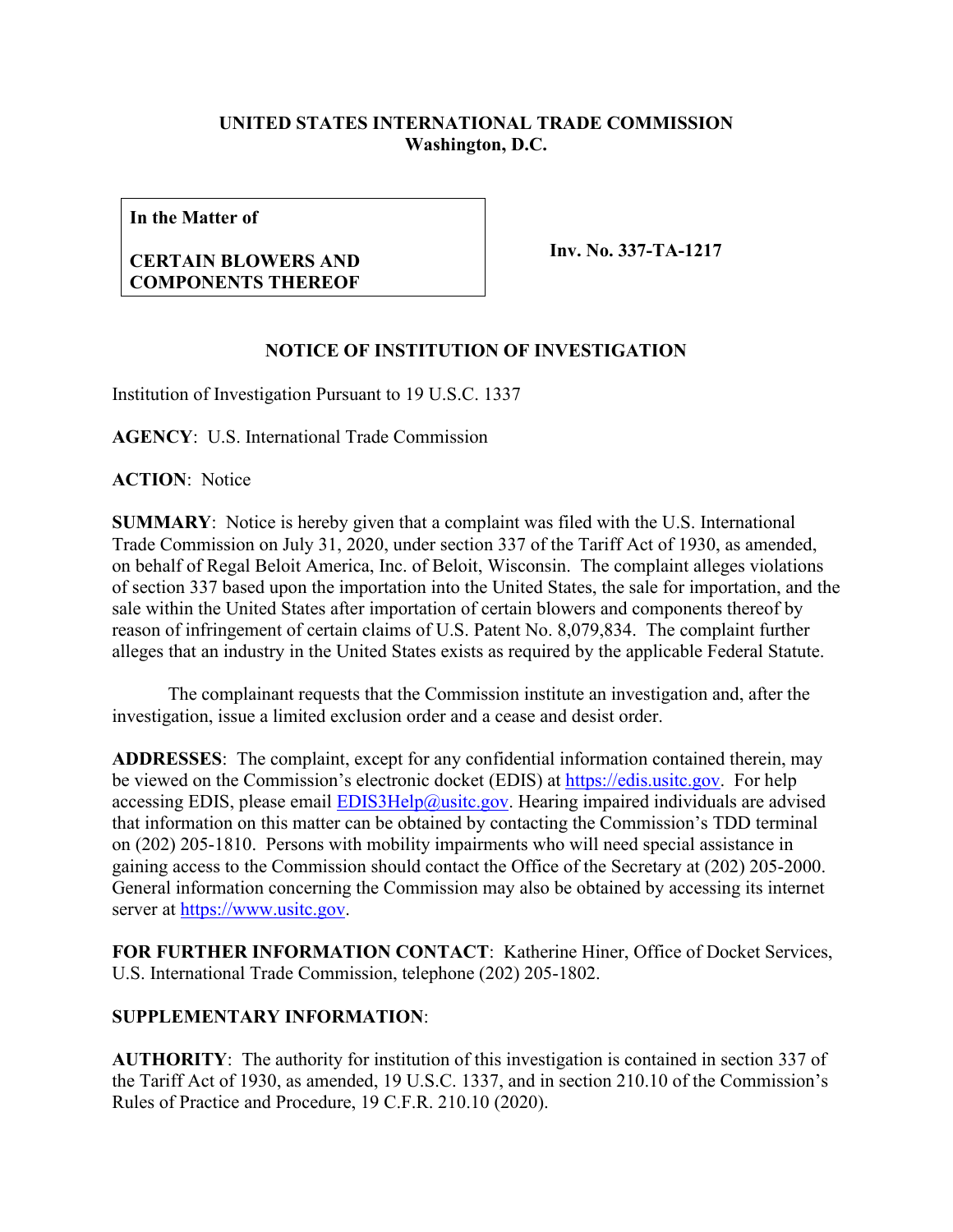**SCOPE OF INVESTIGATION**: Having considered the complaint, the U.S. International Trade Commission, on September 1, 2020, **ORDERED THAT** –

(1) Pursuant to subsection (b) of section 337 of the Tariff Act of 1930, as amended, an investigation be instituted to determine whether there is a violation of subsection (a)(1)(B) of section 337 in the importation into the United States, the sale for importation, or the sale within the United States after importation of certain products identified in paragraph (2) by reason of infringement of one or more of claims 1, 2, 7-10, and 15 of the '834 patent; and whether an industry in the United States exists as required by subsection (a)(2) of section 337;

(2) Pursuant to section 210.10(b)(1) of the Commission's Rules of Practice and Procedure, 19 C.F.R. 210.10(b)(1), the plain language description of the accused products or category of accused products, which defines the scope of the investigation, is "heater blowers that draw in external air for mixing with exhaust gases from the heater before being expelled from the blower";

(3) For the purpose of the investigation so instituted, the following are hereby named as parties upon which this notice of investigation shall be served:

(a) The complainant is:

Regal Beloit America, Inc. 200 State Street Beloit, WI 53511

(b) The respondents are the following entities alleged to be in violation of section 337, and is/are the parties upon which the complaint is to be served:

> East West Manufacturing, LLC 4170 Ashford Dunwoody Road, Suite 375 Atlanta, GA 30319

East West Industries No. 27 Street No. 2, VSIP 2 Hoa Phu Ward Thu Dau Mot City, Binh Duong Vietnam 72000

(4) For the investigation so instituted, the Chief Administrative Law Judge, U.S. International Trade Commission, shall designate the presiding Administrative Law Judge. The Office of Unfair Import Investigations will not be participating as a party in this investigation.

Responses to the complaint and the notice of investigation must be submitted by the named respondents in accordance with section 210.13 of the Commission's Rules of Practice and Procedure, 19 C.F.R. 210.13. Pursuant to 19 C.F.R. 201.16(e) and 210.13(a), as amended in 85